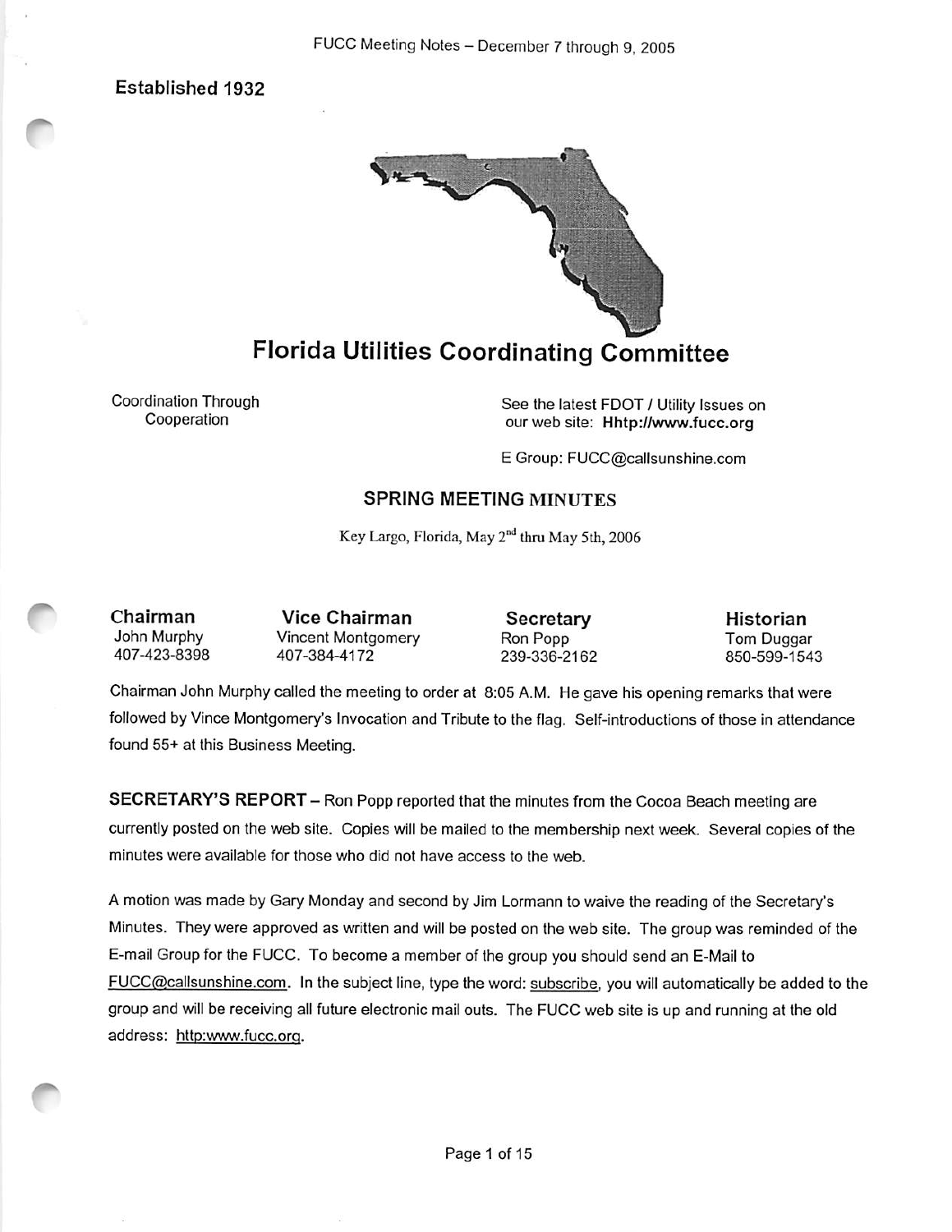#### ADMINISTRATIVE COMMITTEE

#### TREASURER'S REPORT-Vinnie LaVallette, Treasurer

#### Beginning Balance as of 12/31/05

|                                               |                      |         |    |          | \$<br>13,355.07 |
|-----------------------------------------------|----------------------|---------|----|----------|-----------------|
| <u>Income</u>                                 |                      |         |    |          |                 |
| Pre-Registration (@ \$50)                     |                      | 89      | \$ | 4450.00  |                 |
| Workshop                                      |                      | 13      | \$ | 390      |                 |
| <b>Booth Rental</b>                           |                      |         | \$ | 400      |                 |
| Sponsorship                                   |                      |         | \$ | 2500     | \$<br>7,740     |
| <u>Expenses</u>                               |                      |         |    |          |                 |
| Incorporation Registration (State of Florida) |                      |         | \$ |          |                 |
|                                               | 70 (\$4.59ea         |         |    |          |                 |
|                                               | \$50 on line         |         |    |          |                 |
|                                               | reg.<br>3 (\$3.22 ea |         |    |          |                 |
| <b>ACTEVA Fees</b>                            | \$30 pre-reg.        |         | \$ | 484      |                 |
| <b>Hotel Fee</b>                              |                      |         | \$ | 5,005    |                 |
| Door Prizes                                   |                      |         | \$ | 150      |                 |
| <b>Hospitality</b>                            |                      |         | \$ | 508      |                 |
| <b>Gratuity</b>                               |                      |         | \$ | 40.00    |                 |
|                                               |                      |         | \$ |          |                 |
| <b>Meeting Planner Fee</b>                    |                      |         | \$ | 1,800.00 |                 |
|                                               |                      |         | \$ |          |                 |
|                                               |                      | $$-297$ |    |          | \$<br>8,037     |
| <b>Un-audited Balance</b>                     |                      |         |    |          | 8,537.97        |

It is very important to the FUCC that everyone resister via ACTEVA. Search word is "FUCC." When you reach the site, there will be fours selections. If you have prepaid, please use the appropriate selection, there is No Charge, only the registration. With this electronic registrations, the Committee can plan for the meals and breaks at each meeting.

ACTEVA will allow FUCC to conduct a survey by posting three questions regarding the Registrations Fees. The last increase in Registration Fees was in 1999. Please respond to our survey, which will assist in the continued development of the FUCC to better serve the members. All questions must be answered during the registration for the November Meeting.

- 1. IF we need to raise the Registration, what is an acceptable meeting fee?
- 2. What are the least important food and beverage benefit?
- 3. What can we do to improve our meeting?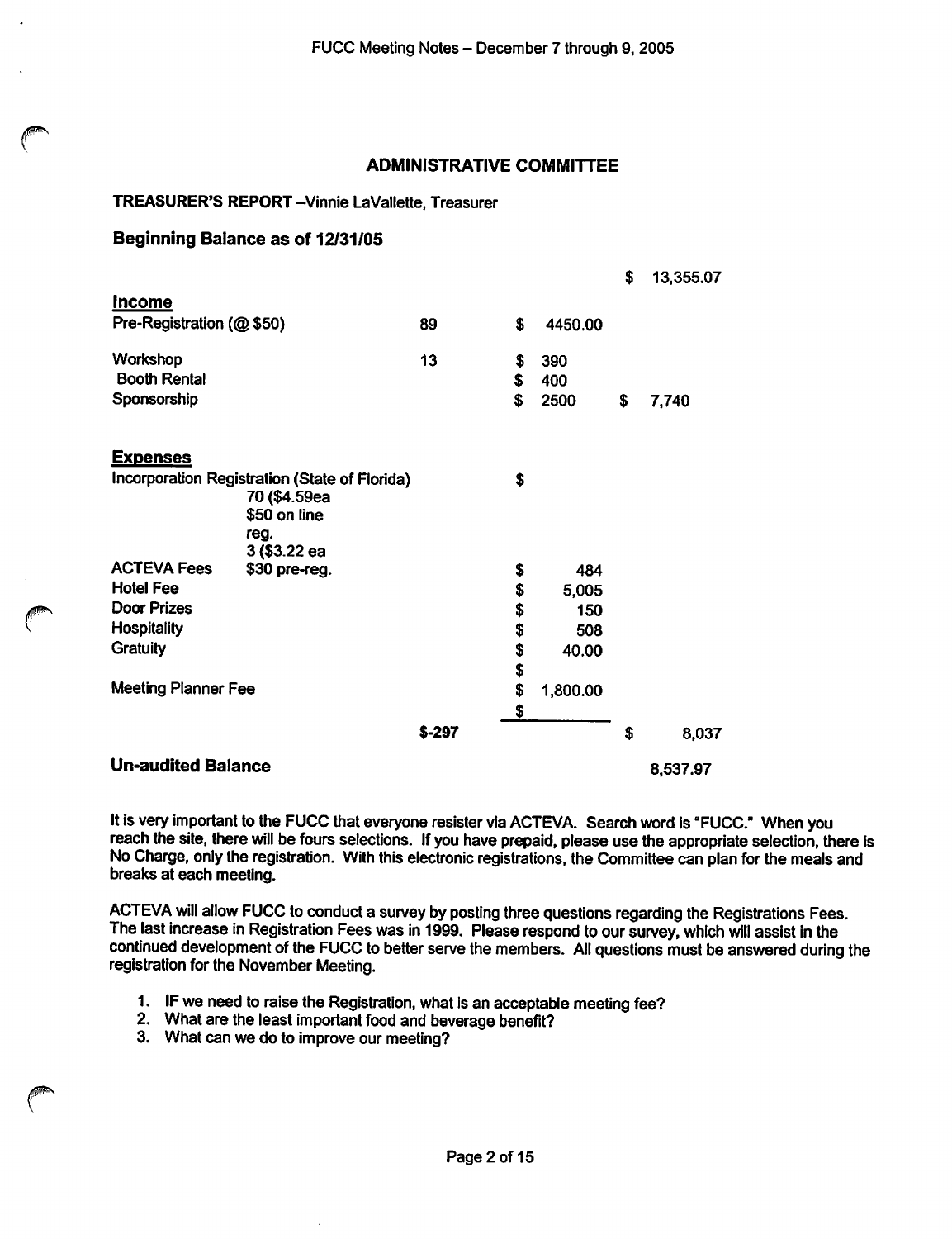#### HISTORIAN'S REPORT - Tom Duggar

#### FLORIDA UTILITIES COORDINATION COMMITTEE HISTORIAN'S REPORT FOR MAY  $5<sup>Th</sup>$ , 2006

#### FIFTY YEARS AGO - MAY 1956

Chairman: C.R. Mayhew, Southern Telephone Company, Tallahassee, Fl. Secretary: Sam Gray, Florida Power Corporation.

#### NO MINUTES OF THIS MEETING

#### TWENTY-FIVE YEARS AGO: RAMADA INN, FT. MYERS, FL.

ATTENDANCE: TELEPHONE 14, POWER 29. FOOT 5, GAS 2, COUNTIES 5, ONE CALL CENTER 3, CONSUALT 1, CITIES1, FLORIDA PSC 2. A TOTAL OF 64.

CHAIRMAN - C. E. HANLE, SOUTHERN BELL TELEPHONE AND TELEGRAPH CO. VICE CHAIRMAN - R.P. HALL, PEOPLES GAS SYSTEM SECRETARY-TED CARLSON, FLORIDA POWER & LIGHT CO.

Members who attended that meeting are still active in the FUCC are Dennis Labelle, Rocky DePrimo and Eduardo Garcia.

Old Business: On "Proposed Legislation to require Utilities to register Each Underground Installation". Ray Afeld wth CALL CANDY reported he met with the attorney for the Department of Transportation and reported opposition to this build by members of Call Candy Notification Center. Call Candy revised the pending bill; however, it is expected the bill will die as is.

It was reported from the February meeting regarding a letter to be sent to each County Engineer asking if they used the Utility Accommodation Guide and if they attend any of the Local Liaison Committee Meetings. All necessary action was taken, but to date the response has been anything but encouraging.

Program; Dennis LaBelle, Florida Power and Light, gave a fine talk with a slide presentation on "Forced Relocation of Existing Utility Lines". Dennis also gave a brief dissertation on the Workshop which was held in Daytona Beach. Participants in this workshop were the Florida Power and Light Relocation Coordinators and personnel from each Florida Department of Transportation Districts. The effort expended has resulted in a manual dedicated to the standardization of relocating utility facilities in the State of Florida.

#### FLORIDA DEPARTMENT OF TRANSPORTATION DISTRICT REPORTS

District One - Debra Barnhill District 1 Utility Liaison Conference will be held on Tuesday, May 16<sup>th</sup> 2006 in Sarasota, Sarasota County, at the Cay Club Resort and Marina, located at 7150 N. Tamiami Trail. 100+/- people plan to attend. Registration: 7:45 am Meeting Time: 8:30 am-1:30 pm Place: Cay Clubs Resorts & Marinas 7150 N. Tamiami Trail Sarasota, FL. 34243 941-522-2314 Registration Fee: \$20.00 per person. Forms must be submitted by May 5<sup>th</sup>, today, to Vinnie LaVallette, TBE,

407-629-7144.

Agenda - Speakers District One Five Year Work Program- Walt Chllds District One Director of Transportation Development- Mike RIppe

Page 3 of 15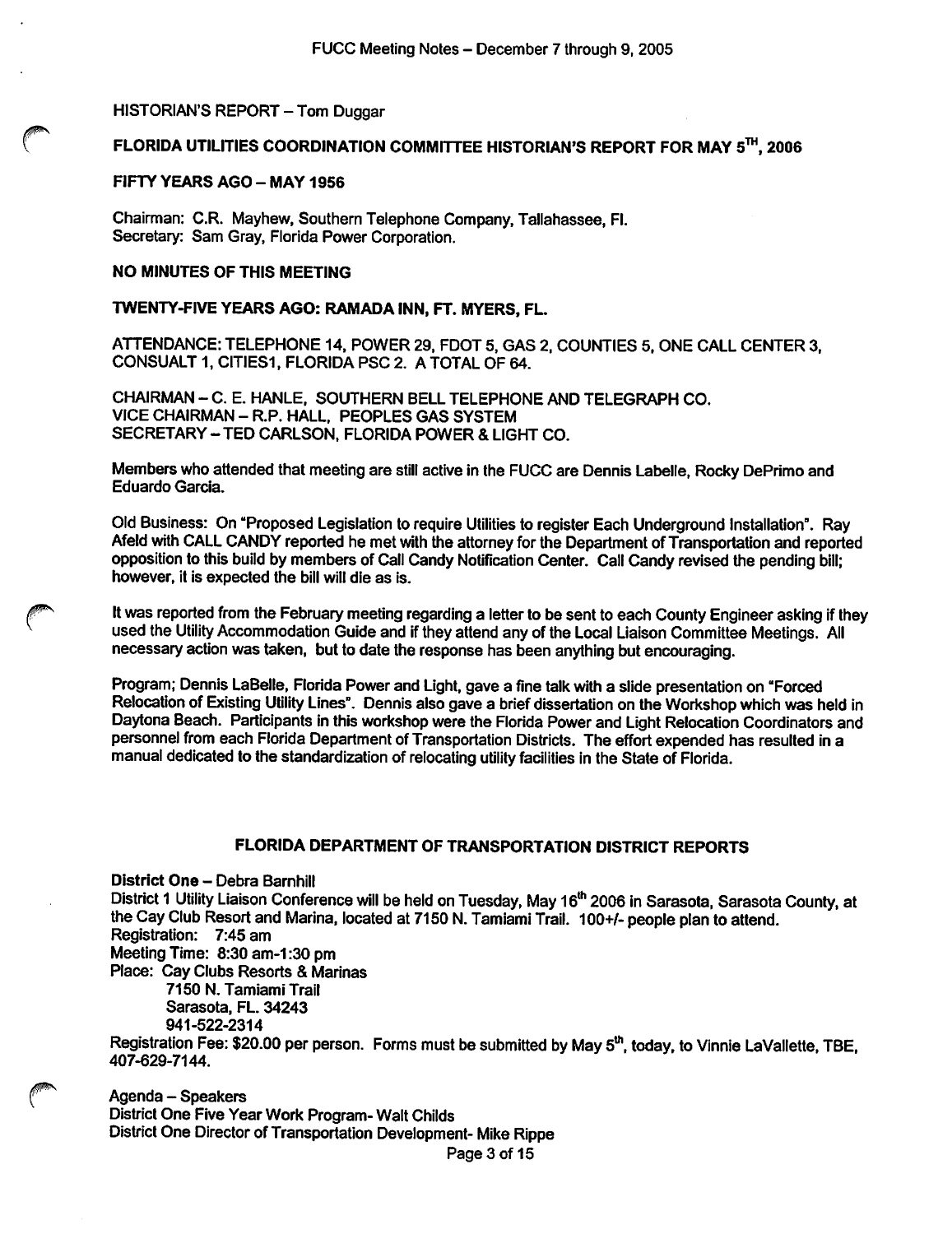Turnpike Group- Larry Hayduk

Sprint- Jim Lormann / Henry Bowlin

Sunshine State One Call of Florida - Sergio Clavijo

Florida Power & Light - Greg Coker

District Two - Vince Camp - No Report

District Three - - Bobby Ellis- No Report

District Four -

## Meeting Minutes Key Largo FUCC Wednesday May 3<sup>rd</sup> 2006 - Chair Rocco Deprimo Consuitant/UAO Underground Session

#### Self Introductions

- I. Noise Walls. Question from group: Are Noise Walls(NW) part of the FDOT design criteria requirement. Yes. The FDOT has specific criteria based on current and future traffic volume, noise levels and other specifications when determining if Noise Wall is required on roadway projects. The FDOT must also follow guidelines set forth by the FHWA. Reimbursement to UAO's for such work is usually limited to Interstate Projects that are federally funded; however there are other instances were UAO's may be reimbursed.
- II. Permitting. Ed Nicolle from FKAA posed a question on whether the Districts would allow the UWS to be a UAO's permit. Chapter 3 of the UAM cites that an executed UWS and a utility agreement may substitute for a permit. However none of the Districts have adopted this practice; therefore at this time permits are still required for all utility relocation work and other work subject to the requirements set forth in the UAM. A representative from Verizon asked if the UAO's can submit permits for preliminary review to see if any changes or corrections need to be done on the permit application to further expedite the process. The DOT representatives agreed on that idea and said it would definitely improve the process to have the permit offices review documents before a formal submittal.
- III. Casing. Lawree Washington from Teco People's Gas mentioned that District 7 is requiring Teco to use casing on all crossings. Conversation was generated and it was concluded that the maintenance office can only require was is stipulated in the UAM. Please refer to UAM Chapter 5, page 5-12 for said criteria.
- IV. Electronic submittals of mark-ups and labeling each individual UAO on the plans. Central Office is working on electronic submittal symbology to be used for identifying each UAO instead of the typical BT or BFO labeling. District 7 uses a process called TDUM which stands for Type Disposition, Utility, Method and Material. Gary Bass said that in order for identification of the UAO's to be on the plans it must be incorporated in DOT manuals and software. He mentioned that said requirement must be in the PPM / CADD Manual and in the DOT software used for plans preparation.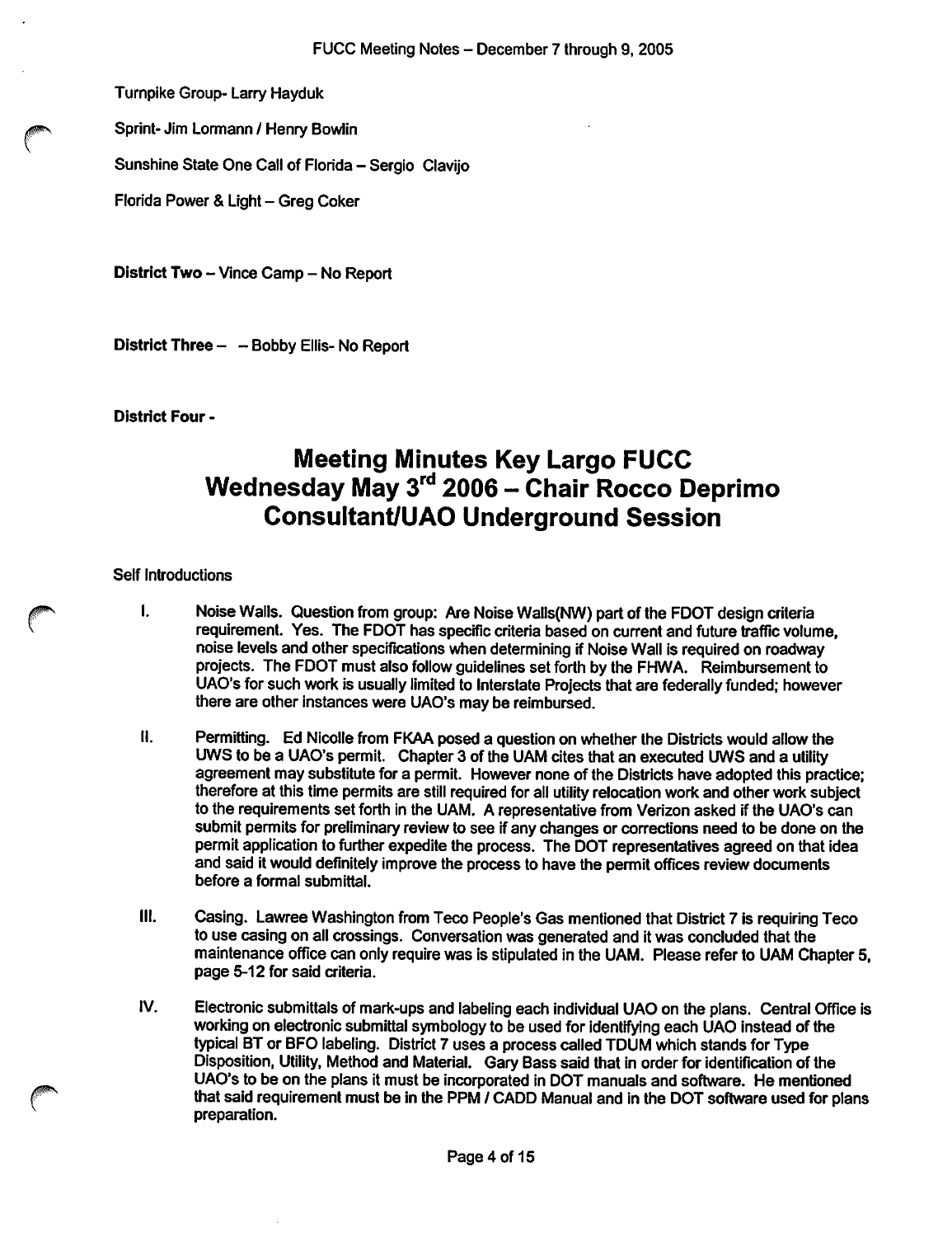With no other issues the meeting was adjourned.

District Five - Gary Bass, District Utility/Value Engineering Administrator-

District 5 Utility Liaison Conference will be held on March 22 at the Cocoa Beach Hilton 1-95 Projects through Brevard and Volusia Counties have been changed to design Build.

District Six - Tony Soto

District Seven - Sally Prescott

District 7 Utilities Liaison Conference will be held Friday, March 31<sup>st</sup> 2006, at Cove Cay Country Club located at 2612 Cove Cay Drive, Clearwater, FL 33760

A survey has been sent out to the District Utilities for feedback as FDOT tries to establish a GIS database.

TURNPIKE ENTERPRISE DISTRICT - James G. Kervin, Turnpike Utility Engineer

Befow is an update of some of the major projects under development at the Turnpike Enterprise.

MEDIAN GUARDRAIL: The Turnpike Enterprise has completed the new median guardrail installation in Lake, Osceola, Orange, Indian River, St. Lucie, Okeechobee, Sumter and Dade counties. Guardrail was installed from Ft. Pierce to Wildwood on the Turnpike and on the HEFT in Dade County.

FPID 405270-1: The Turnpike is working on a PD&E Study for a new road corridor in Citrus County. The road will be an extension of the Suncoast Parkway. The Suncoast Parkway Phase U project will extend the Parkway from US98 in Brooksville to US19 (Approximately 27 miles). Ten possible corridors are being evaluated for impacts.

FPIDs 403497-2, 403497-3, 403498-2 and 403498-3: These projects will extend the Western Beltway (SR 429) from Seidel Road in Orange County to I-4 in Osceola County, a distance of approximately 11 miles. SR429 is a joint project with OOCEA. These are major projects with significant utility activity. Construction is complete on the Siedel to Highway 192 section. Construction is ongoing on the section from Highway 192 to I-4- Completion of all sections is slated for December 2006. Once completed, you will be able to travel on SR429 from I-4 in Osceola County to US441 in Apopka in Orange County.

FPID 232074-1: This project is a new interchange with SR 710 and the Turnpike in Palm Beach County. The new interchange will relieve congestion at existing interchanges in north Palm Beach County. Construction is underway with completion scheduled for July 2006. Minor utility relocations are associated with this project. We are coordinating with District 4 on a railroad crossing upgrade as part of the project.

FPID 406150-1: This project will widen the Turnpike mainline from 6 to 8 lanes in north Broward County. The project starts just south of Atlantic Boulevard and goes to the Palm Beach County line a distance of roughly 7 miles. Preliminary design is underway. Major utility impacts are expected including FGT gas line relocation. Letting is scheduled for March of 2007.

FPID 406146-1: This project will widen the Turnpike mainline from 4 to 8 lanes from Beulah Road to SR50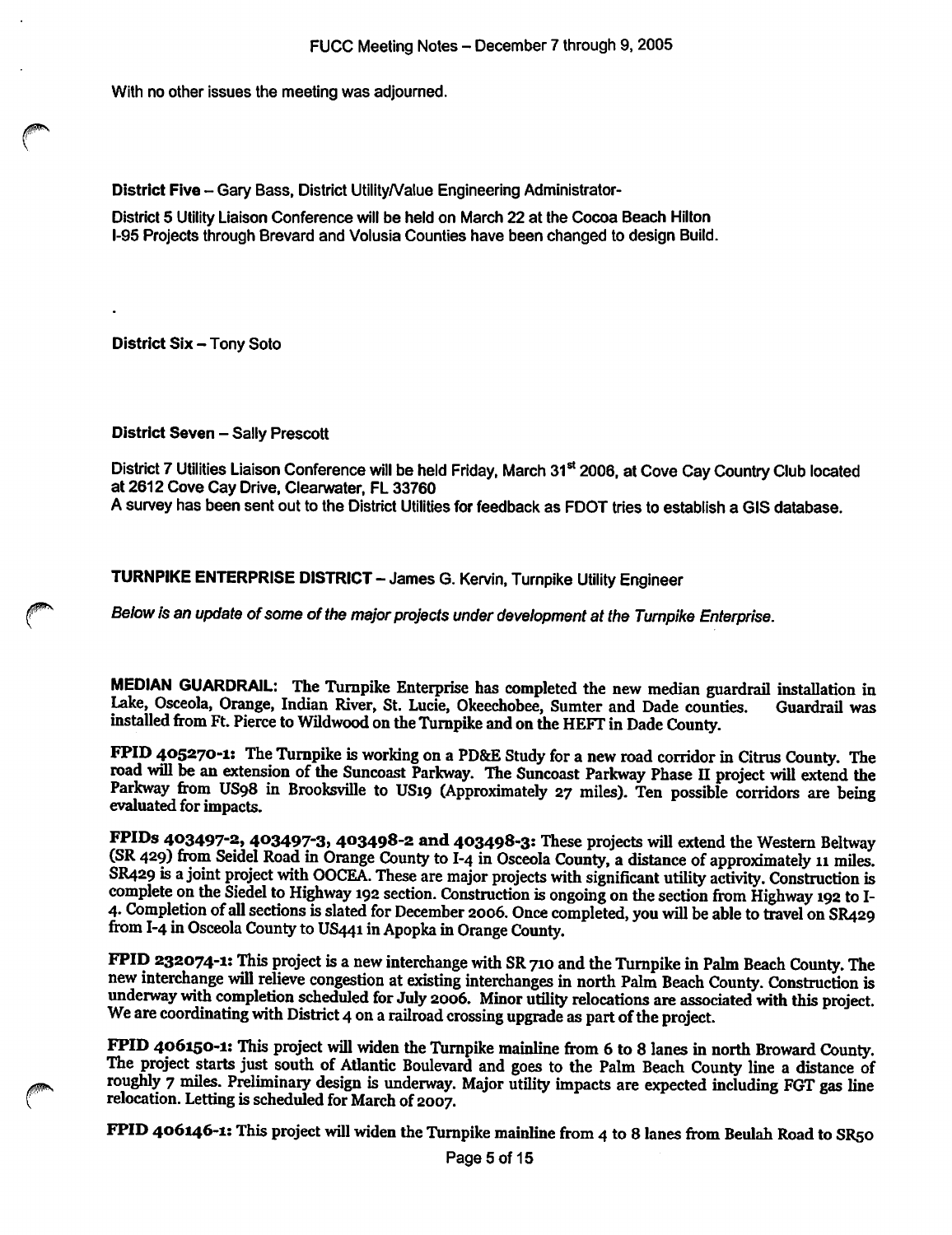in Orange County. The project is roughly 4 miles in length. Thirty percent plans are due June 2006. Utility Coordination is underway.

FPID 406148-1: This project wUl widen the Turnpike mainline from 4 to 8 lanes from I-4 to Beulah Road in Orange County. The project is roughly 8 miles in length. Ninety percent plans will be submitted in May. Utility coordination is underway. Letting is scheduled for March 2007.

FPID 406092-1: This project is to widen the Turnpike mainline from Atlantic Avenue to the Lantana mainline toll plaza in Palm Beach County from 4 to 6 lanes and ultimately to 8 lanes. Construction has started and is scheduled for completion in 2008. A separate project to make improvements at the Atlantic Avenue interchange is also under construction.

FPID 406094-1 and 406097-1: These projects will widen the Turnpike from 6 to 8 and 10 lanes in Broward County between Griffin Road and Atlantic Blvd. Construction projects. The projects will be constructed in a sequence to allow FGT to relocate their lines, on both projects is underway. There will be extensive utility involvement on both Both projects will take three years to construct. Approximately twelve miles of the Turnpike will be upgraded.

FPID 406095-1 and 406095-4: These two projects will widen the Turnpike mainline from six to eight lanes from the HEFT to Griffin Road in Broward County, a distance of approximately 6 miles. Ninety percent plans are complete and utility coordination is underway. Plans production is scheduled for completion in early 2007. Extensive utility relocations will be required, including the FGT gas line relocation.

FPID 406090-1: This project is to widen the Beeline Expressway, SR 528, in Orange County from 4 to 6 lanes, a distance of approximately 8 miles, from I-4 to Boggy Creek Road. Plans are complete with letting scheduled for July 2006 for Phase II. The project has been split into two sub-projects.

FPID 406091-1: This project is to widen the Turnpike Mainline in Orange County from 4 to 8 lanes from I-4 to SR528, a distance of approximately 6 miles. The project is under construction. Construction will take approximately 2 years.

FPID 406112-1: This project will add a new interchange at Jog Road and the Turnpike in Palm Beach County. The project will relieve crowding at the existing West Palm Beach Interchange at Okeechobee Boulevard. Construction is underway with completion scheduled for 2007.

FPID 406102-1: This project will add new ramps at the existing interchange between the Turnpike and SR408 in Orange County. Construction is underway with completion slated for late 2006.

FPID 411237-1: This project will add a new interchange on the Turnpike at Kissimmee Park Road in Osceola County. The interchange will give residents in the St. Cloud area better access to the Turnpike. Construction is underway with completion scheduled for 2007.

FPIDs 418976-1, 418977-1 and 418978-1: The Canal Protection System has been designed for canals within Turnpike LAROW in Dade, Palm Beach and St. Lucie County's. Design is complete and construction is scheduled to start in June.

James G. Kervin, Turnpike Utility Engineer Lawrence R. Hayduk, Turnpike Utility Manager Rodney Little, Turnpike Utility Coordinator Lee Davis, Turnpike Program Assistant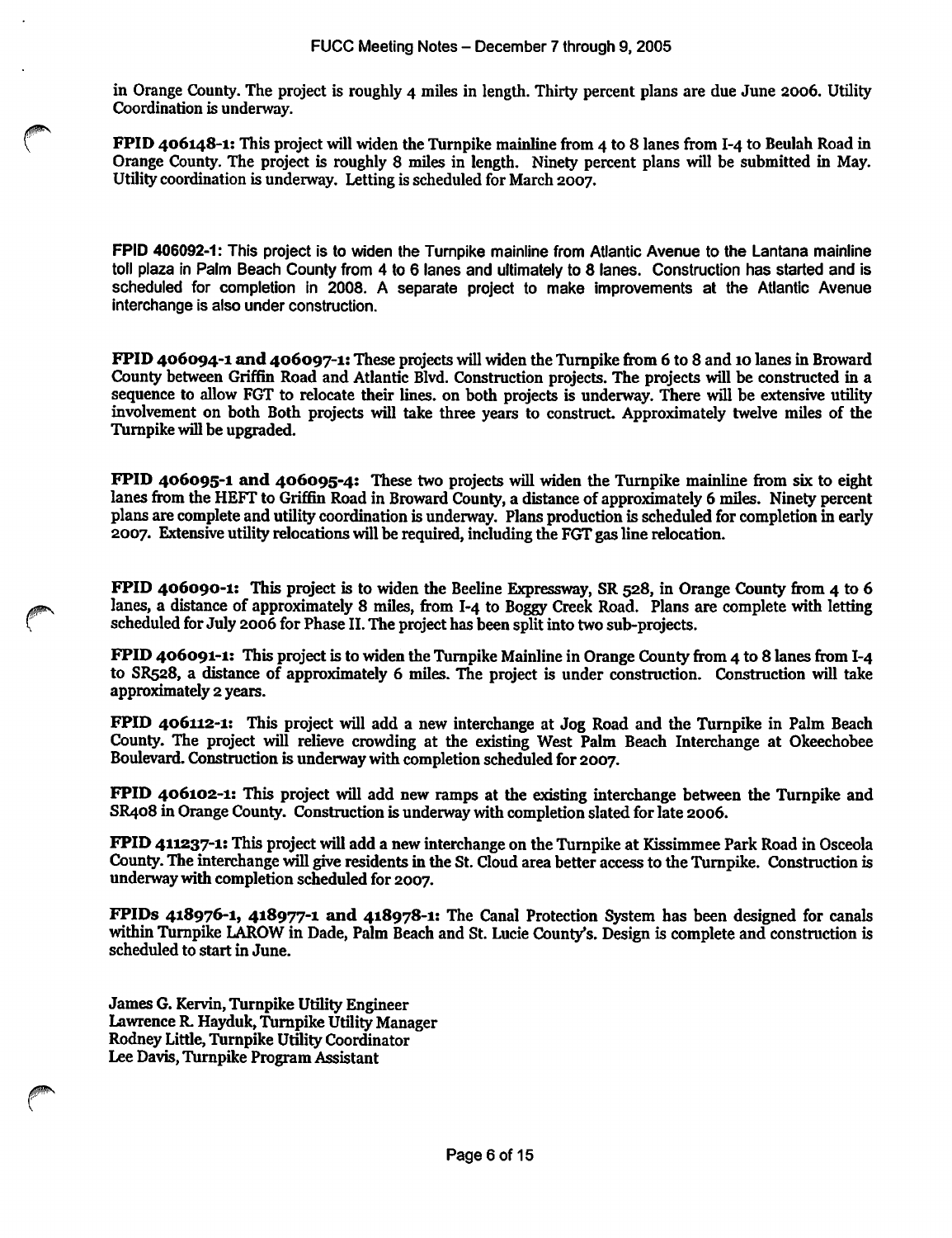CENTRAL OFFICE (C/0) Kenneth Weldon

#### SUNSHINE STATE ONE CALL CENTER Cheryl Ritter

# Sunshine State One-Call of Florida, Inc. Report to the Florida Utilities Coordinating Committee May 5, 2006

Executive Director Mark Sweet presented the following summary of significant accomplishments at SSOCOF:

- For the ten month period of June 2005 through March 2006:
- Incoming excavation ticket volume is up 9% over last year with 1. 6 million locate tickets received.
- Outbound excavation ticket volume is up 11% with 11.7 million locate tickets transmitted to utility member operators.
- The call center's average answer speed is 25 seconds
- 53% of ail Incoming excavation notices to SSOCOF were received over the Internet and 47% over the telephone.
- SSOCOF membership stands at 736 primary members and 207 associate members.
- The center's damage prevention efforts have resulted in 383 safety and educational presentations attended by 6,465; 10 Damage Prevention Symposiums attended by 418; four CILB courses attended by 50; and 9,942 people reached during trade shows and conferences throughout Florida.
- The SSOCOF annual golf tournament will be on May 19, 2006 at Rolling Hills Golf Course in Longwood. Tournament features a hole-in-one contest with a new 2006 Harley Davidson motorcycle as the prize.
- SSOCOF's No Bull Rodeo Challenge is again being conducted this year. Winners will receive \$300 prize money and travel expenses to compete in the International Locate Rodeo in Atlanta, GA. Eight winners will be selected to represent SSOCOF (two from each of the following four categories: water, electric, teiecommunlcations and gas).
- As part of SSOCOF's Children's Program, 10,000 poster-size growth charts featuring SSOCOF's Call Before You Dig message and the Orlando Magic's Dwight Howard were distributed free at the Oriando Magic Kid's Night on April 12,2006. An additional 2,000 will be distributed through the Magic's youth camp program.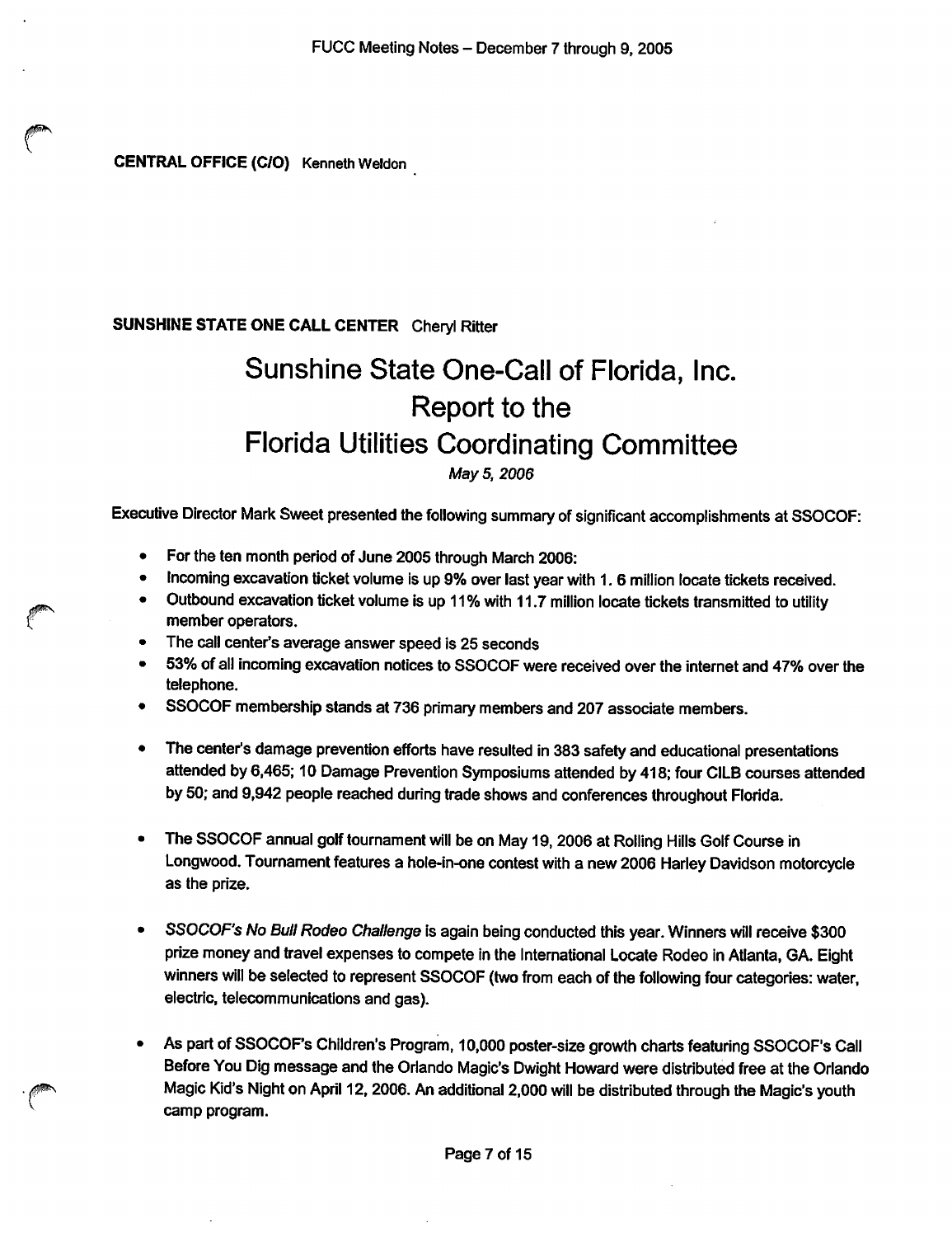- SSOCOF developed an online monthly newsletter, unearthed, to inform all damage prevention stakeholders of important technical and procedural information, special events and legislative changes. The newsletter was first published in March. To receive unearthed, send an email to ssocof@callsunshine.com with SUBSCRIBE in the subject line. You will receive a follow-up email to which you must reply to complete the enrollment process.
- As of March 31,2006, SSOCOF's professional bass angler has participated in 16 tournaments and talked with 740 people attending these events about SSOCOF. Byron Childers also hands out educational material on Call Before You Dig.
- SSOCOF recently signed contracts to participate in hurricane guides and online education through the following Florida television stations: Orlando - WESH NBC 2; Miami - NBC 6; Tampa - WFLA NBC 8; Pensacola - WPMI NBC 15. In conjunction with this hurricane program, SSOCOF had 43,000 bill stuffers distributed through Comcast in Westin and Coral Springs and is preparing a mailing to more than 5,400 fence and landscape contractors.
- The online program Caution: Utilities Below is near completion. It is expected that it will be available by the end of SSOCOF's fiscal year, May 31, 2006. The program educates excavators on the one call law. Chapter 556, and the other success factors in the safe digging process by incorporating illustrations, flash graphics and video clips for easy learning.
- SSOCOF encourages all damage prevention stakeholders in Florida to use the national Damage Information Reporting Tool (DIRT) to report information on damaged underground facilities. It's free and those who submit information remain anonymous. SSOCOF will use information to target and evaluate damage prevention education efforts.
- June 2, 2006 is the last day for members to review the proposed changes to their service areas and accept or reject the system-recommended service area changes proposed as a result of the new map data import. All member operator service areas that are not modified by the June 2nd implementation date will be accepted to include any proposed additions to the service area. SSOCOF urges its members to update now and avoid the last minute rush. Contact SSOCOF Member Services at memberservices@callsunshine.com.
- SSOCOF is working with Florida telecommunications providers (wire line, wireless and pay phone)  $\bullet$ and the staff of the Florida Public Service Commission toward implementation of the new national Call Before You Dig three digit dial code 811 to be operational by the federally mandated deadline of April 13, 2007. Significant cost of service and potential tariff issues remain to be resolved with many of the telecommunications providers.
- $\bullet$ Proposed amendments to Chapter 556, the Underground Facility Damage Prevention and Safety Act. Florida Statutes, have passed both the House of Representatives and the Senate and are expected to become law in October 2006. Key changes to Chapter 556 will include:
- Affirmative language added that that SSOCOF is not required or permitted to mark underground facilities;
- Requirement to start excavation work within 5 days of notification eliminated;
- Locate ticket life increased from 20 to 30 days;  $\bullet$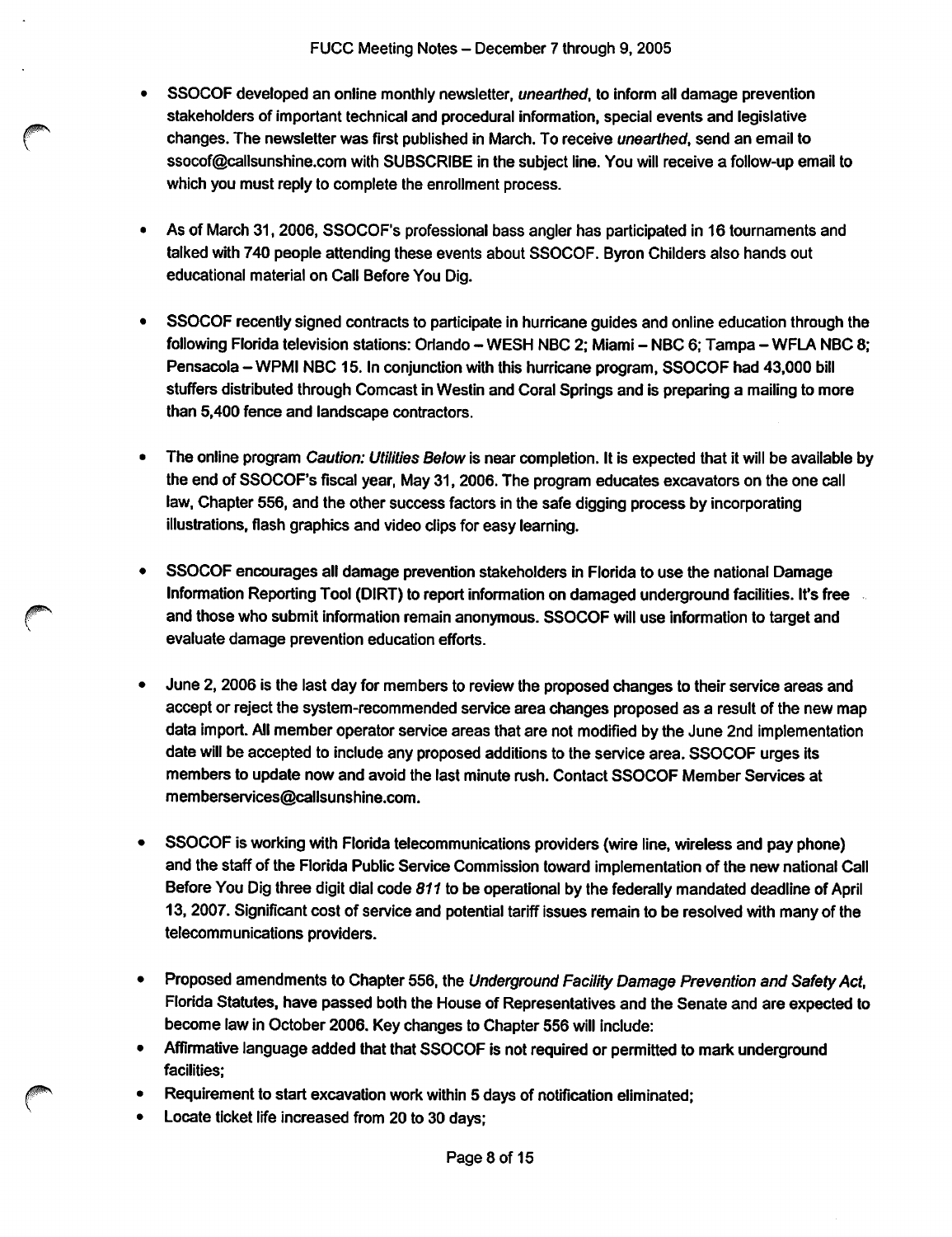- Utility contractors and licensed pest control operators exempt from notification for certain hand digging:
- Enforcement authority granted to local government code inspector or code enforcement officers;
- Excavators required to produce a valid locate ticket number upon request of code or law enforcement officers;
- SSOCOF required to conduct a feasibility study of no-notification zones with results due to the legislature by February 1, 2007.
- SSOCOF members are encouraged to use (800) CAREFUL to report excavation area hot spots (areas where damages are occurring). The Member Services Department will share that information with offduty state wildlife officers conducting field enforcement patrols to verify compliance with Chapter 556.
- Mark Sweet thanked the members of the Florida Utilities Coordinating Committee for the opportunity to present this report and extended an invitation to participate in SSOCOF's Annual Membership and Board of Directors meetings on May 18, 2006 at SSOCOF's call center in DeBary, FL and SSOCOF's Annual Golf Tournament on May 19,2006 at the Rolling Hills Golf & Country Club in Longwood, FL.

## INTEREST GROUP REPORTS

JOINT USE - Raul Rivera- Chair

Florida Utilities Coordinating Committee Joint Use Subcommittee Meeting Thursday, February 2, 2006 8:00 AM to 9:30 AM

The Joint Use Subcommittee had 16 attendees representing telecommunications, power, FDOT, and several consulting firms.

Topics of Discussion: We discussed several topics including the importance of getting information to companies that are not attending the FUCC, and that do not use NJUNS. To address this concern, as well as to ensure current attendees have sufficient time to obtain the required approvals to attend future meetings, this subcommittee will strive to get relevant information to members and potential members in a timely manner. We shall accomplish this by sending out minutes sooner, and ensuring information on speakers and presentations are posted on the FUCC webpage as early as possible.

Main topics of discussion included the following:

- National Joint Use Notification System (NJUNS). The group will seek the participation of a speaker from NJUNS in the near future to review pole transfer process.
- Florida Public Service Commission Audit. Possible legislation for mandatory pole safety inspections and undergrounding of facilities.
- New Technologies: Verizon's fiber build program (FTTP), WI-FI antennas, municipal telephone facilities, and permitting issues.
- Joint Trench/Conduit Occupancy Agreements. Successes and failures. Earlier identification of joint trenching opportunities.
- Removing unnecessary poles from the right-of-way.

#### Next Meeting:

The next meeting will be held on Thursday, May 4, 2006 at the FUCC Spring Meeting at the Sheraton Hotel in Page 9 of 15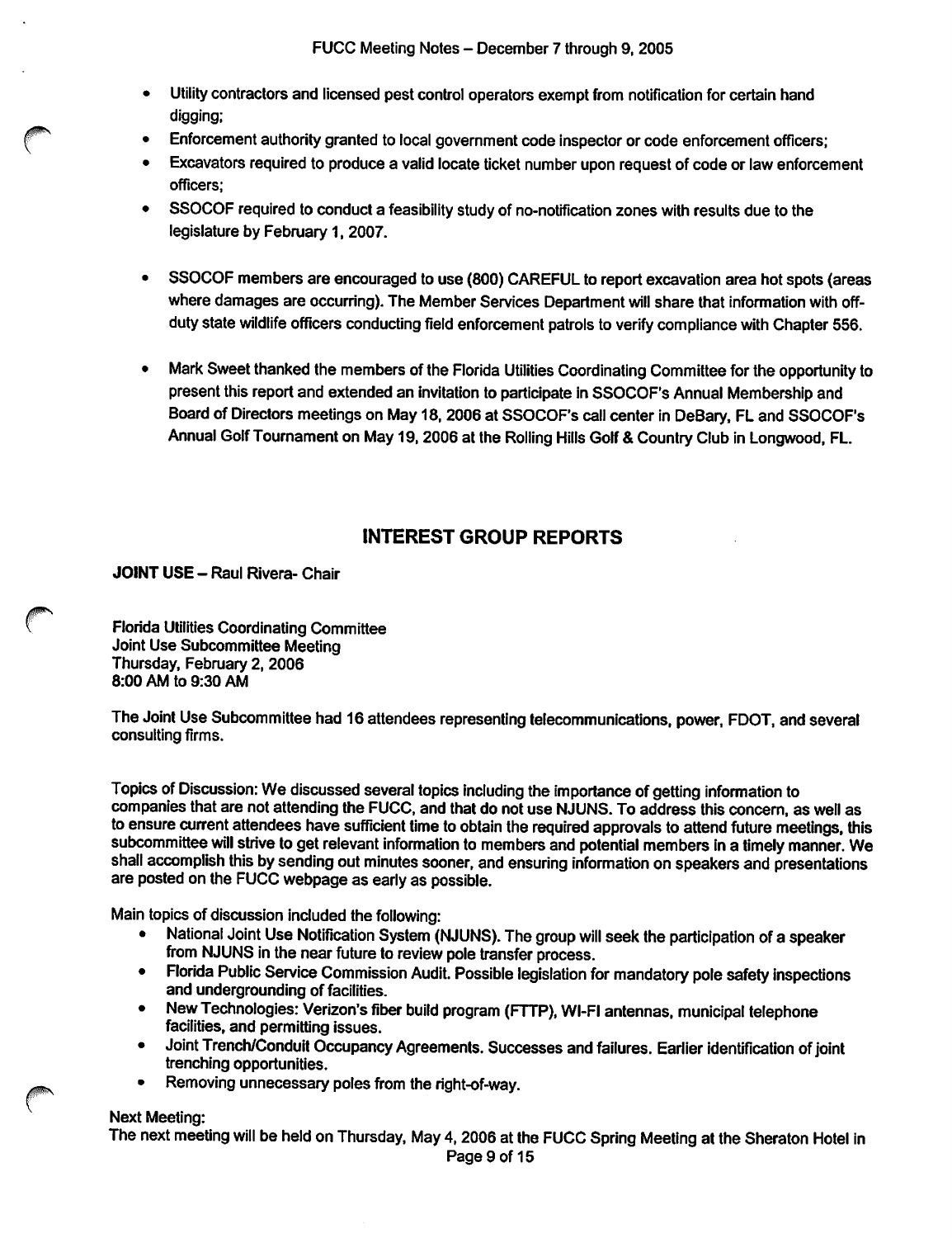Key Largo, Florida. We will be having special joint use presentations that afternoon by NJUNS on pole transfers, and also on aerial design considerations, and pole load calculations.

#### POWER INTEREST GROUP: Greg Coker- Chair

1) 24 were in attendance (4=FD0T, 13=Electric Utilities, 7=Consultants)

2) Discussion Items:

A) Any increase in OH-to-UG conversion or System Storm Hardening initiatives? : FPL is currently in discussions { & has been over the past several weeks ) with PSC Staff over both of these issues. The outcomes of the negotiations could have enormous impacts on the way we do our business now & in the future. A key point likely centers around who will bear the costs, the ratepayer or the investor. Other utilities statewide are watching this FPL / PSC discussion closely.

B) Any increase in initiatives to out-source utility engineering design or utility coordination efforts?: While a few members shared that their companies have & will continue to use these types of consultant services, no significant increases are taking place at this time.

C) Any increase in private development & governmental agencies partnering to construct roadway improvement projects? Though this practice has long been around, no widespread increase has been noticed. It was shared that utilities should make sure they are properly handling reimbursable relocation issues in the somewhat cloudy waters of partnered projects.

D) How common is the practice of utility relocation completion prior to the start of roadway construction?: Many in the group shared that this practice is quite common. Though a few pitfalls exist, the benefits more than outweigh them in most cases. The group was in favor of supporting this effort whenever possible.

These are the Power Interest Group Meeting Minutes as I recorded them. Should you have any questions or need additional information, please contact my office at (941)-723-4430 or zip me a return e-mail.

Many thanks! Greg Coker Power Interest Group Chairperson 2005-2006

TELECOMMUNICATIONS: Robert Lowen- Chair Jim Lormann - Co-Chair

23 in Attendance

Discussion involved around several topics:

- 1) Jim Lormann Co-Chair will be assuming the UAM Committee Chairmanship. Jim will be replaced by Henry Bowlin of Sprint as Co-Chair of the Telecom Group.
- 2) Discussed our Summer Education Seminar with an update on the topic of utility corridors in the R/W by Gary Monday of Ash Engineering.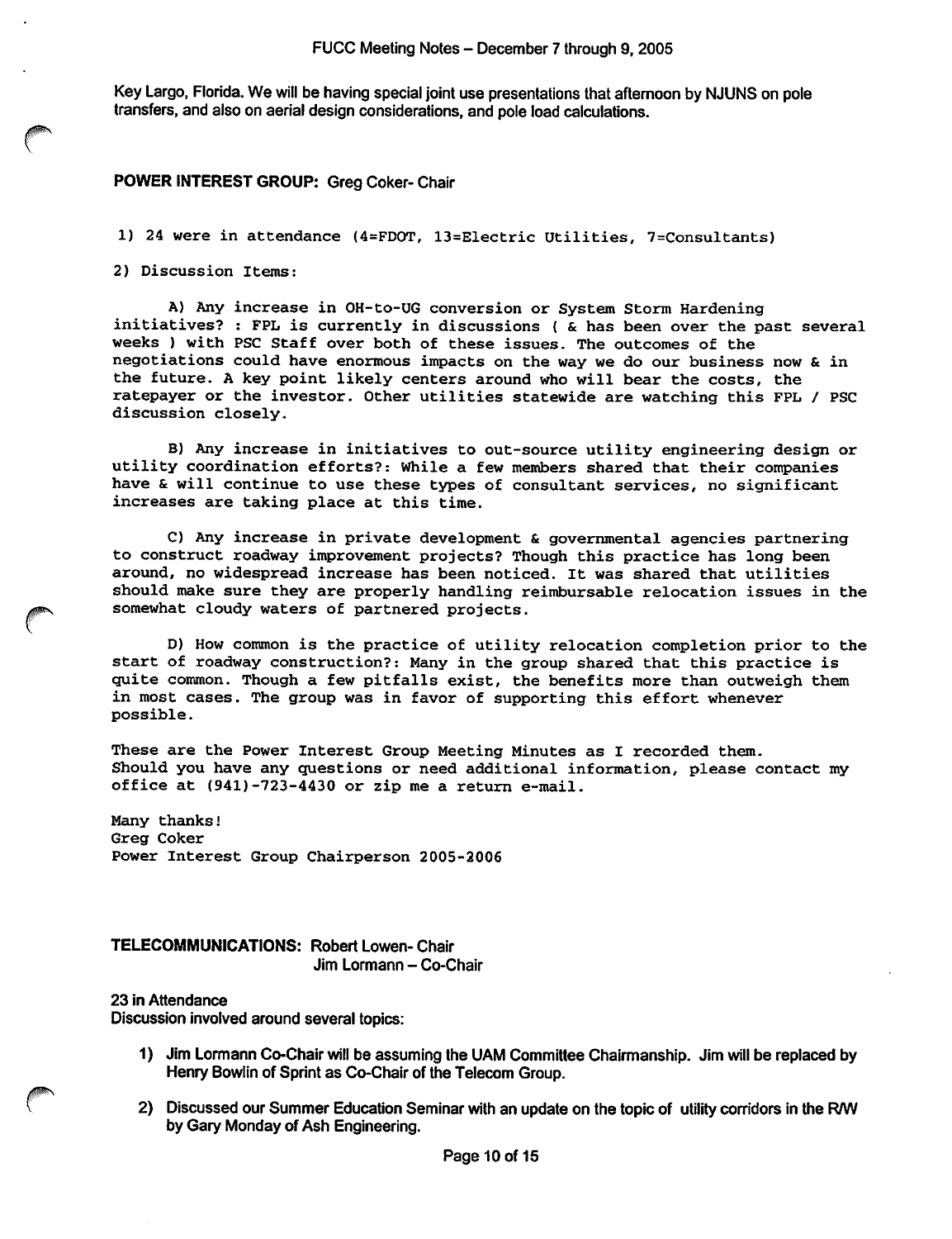- 3) Next we discussed the undergrounding efforts of the Ocean Communities in the State. More will follow when the legislature of Florida enacts guidance.
- 4) Rocky DePrimo gave us a update on the ever increasing cost and expense of materials and the State of Florida's approach to looking more closely at work content.

| <b>UNDERGROUND</b><br>Chair:<br>Co-Chair: | Vinnie LaVallette - TBE Group<br>Lawree Washington - TECO/Peoples Gas |
|-------------------------------------------|-----------------------------------------------------------------------|
|-------------------------------------------|-----------------------------------------------------------------------|

Attendees:

| Vinnie LaVallette      | <b>TBE Group</b>                  | vlavallette@tbegroup.com            |
|------------------------|-----------------------------------|-------------------------------------|
| Lawree Washington      | <b>TECO/Peoples Gas</b>           | Irwashington@tecoenergy.com         |
| <b>Brett Drouin</b>    | <b>FDOT</b> - District 4          | brett.drouin@dot.state.fl.us        |
| <b>Gordon Wheeler</b>  | <b>FDOT-CO</b>                    | Gordon.wheeler@dot.state.fl.us      |
| Sandra M. Hagan        | FDOT - District 1                 | Sandra.hagan@dot.state.fl.us        |
| Juan J. Lopez          | <b>Hillsborough County ROW</b>    | lopezj@hillsboroughcounty.org       |
| <b>Roy Brantley</b>    | FDOT - District 5                 | roy.brantley@dot.state.fl.us        |
| <b>Rick Lemke</b>      | <b>HNTB</b>                       | rlemke@hntb.com                     |
| Ray Reyburn            | <b>Pinellas County PW</b>         | nreyburn@co.pinellas.fl.us          |
| Louise Hom             | Southeastern Surveying            | Ihom@southeasternsurveying.com      |
| <b>Cheryl Ritter</b>   | <b>SSOCOF</b>                     | Cheryl.ritter@mail.callsunshine.com |
| Kathy Thrash           | <b>SSOCOF</b>                     | Kathy.thrash@mail.callsunshine.com  |
| <b>Mark Sweet</b>      | <b>SSOCOF</b>                     | mark.sweet@mail.callsunshine.com    |
| <b>Vince Krepps</b>    | <b>Draper &amp; Associates</b>    | vince.krepps@dot.state.fl.us        |
| <b>Rodney Little</b>   | <b>Turnpike</b>                   | Rodney.little@dot.state.fl.us       |
| John Murphy            | <b>GAI Consultants</b>            | j.murphy@gaiconsultants.com         |
| <b>Ralph Jenkins</b>   | <b>City of Palm Bay Utilities</b> | Jenkins@pbfl.org                    |
| <b>Sandy Kelley</b>    | <b>Pinellas County Eng.</b>       | skelley@co.pinellas.fl.us           |
| <b>Bob Sawles</b>      | Gainesville Regional Util.        | sawlesra@gru.com                    |
| John Faison            | FDOT - District 1                 | john.faison@dot.state.fl.us         |
| Dale E. Wilson         | City of Lakeland Util.            | Dale.wilson@lakelandelectric.com    |
| <b>Patrick Kennedy</b> | <b>TBE Group</b>                  | pkennedy@tbegroup.com               |
| R W Grubbs             | Pinellas County Util.             | rwgrubbs@co.pinellas.fl.us          |

Jim Lormann of Sprint addressed the group explaining that he was the newly elected chair of the UAM sub committee. He was looking for a volunteer to be his co-chair.

TECO/Peoples Gas shared with the group a situation that they had encountered. They had a document requesting utility GIS information. There was no company name on it, FOOT form number or a statement of where the information was to be returned. No other utility owners in the room had received this document. Concern was who was asking for this information and how would it be used? Most utilities felt that this is proprietary information and would not share. Sally Prescott from District 7 came to explain that this document was from her District and was a survey for the utility companies as to what information they had and would they be willing to share.

The Gainesville Regional Utility representative stated that they are having trouble with their design locates. When asking for as-builts or locates BellSouth will not provide either item even when the utility is willing to pay for this information. Locators have been told not to locate for surveying or for design work. Other attendees discussed that additional telecommunication owners have not been able to assist them in the design phase even when this will benefit the telecom firm in the future. The group asked that if at the next meeting we have a joint session with the Telecommunications Interest arouo so that we can discuss this item in detail.

Some developers are putting in joint trenches with all of the utilities. The problem with this is that later down the Page 11 of 15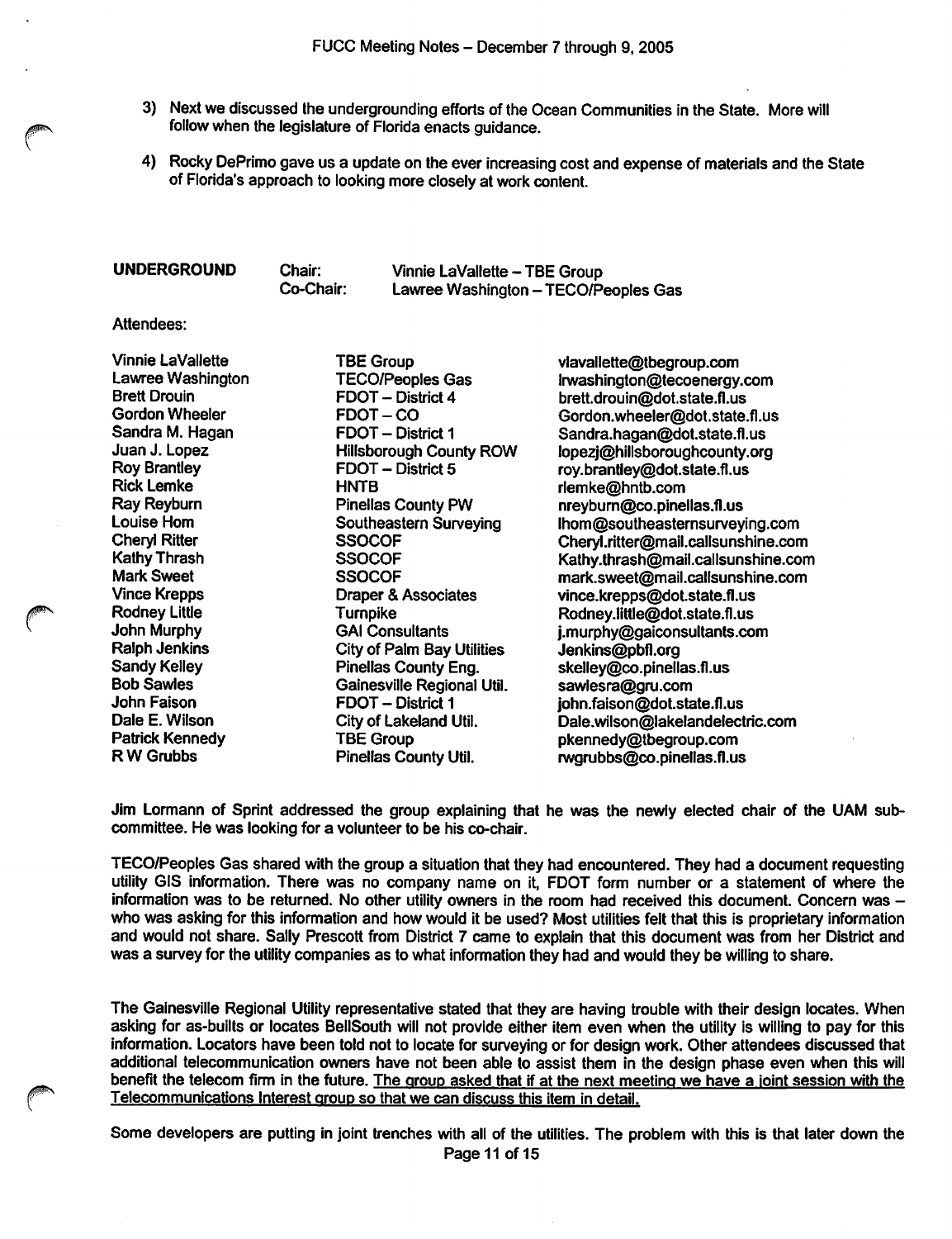road the utilities are unable to locate their facilities. In addition the utility trenches may end up being in the landscape corridor and are damaged when the plantings are installed. John Murphy stated that the FUCC Landscaping Committee has guidelines to prevent this kind of damage to underground utilities.

Speaking of joint trenches... The Villages was brought up. This community encompasses 3 counties (Lake, Sumter and Marion). They are utilizing the above mentioned common trench, but the contractor is installing the facilities so fast that no one knows where the facilities are. There are currently 3,000 contractors working on this development and their motto is "no one can keep up with us".

With common trench, who is responsible for locates? Good PVC tracer wires are needed. There needs to be minimum separation between facilities gas/power/telecom/water/sewer. City of Palm Bay stated that the DEP mandates the separation of water/sewer/reuse and storm water but there is no other guideline or standard for the other utilities. The CGA (Common Ground Alliance) does have a best practice for supply line separation of 12°, but this is rarely followed or even known to the contractors doing the work.

Best practices on sewer laterals to be marked? Industry standard is not to put in tracers. Pineilas County measures each lateral when it enters the ROW and measures from each manhole so that they can easily find it in the future. This helps when a project (like Verizon's) comes along they can work closely with them to make sure their facilities are not damaged. Others saw-cut marks on the curb.

SSOCOF has been working with The Villages on educating their contractors. They have used enforcement officers and have shut down crews when they have not been in compliance. Damages in the community have not been documented so far.

SSOCOF updates:

- 1. 21 Counties now have enforcement programs 29 Officers have been trained 17 Citations have been issued (each at \$250.) 111 Non-compliance reports 575 Courtesy stops made
- 2. Bellsouth has 2 full-time officers in Palm Beach County. The County has issued several hundred citations and has the highest volume of calls.
- 3. Collier County has a liaison with Sprint who calls the local law enforcement office.

There is a State Senator in West Palm Beach that has pushed through legislation to enact a task force to look at the undergrounding of all utilities. It is essentially a "fact finding" process looking at the expense and ethics of requiring utilities to place their facilities underground.

The Underground Interest Group voted to have the DIRT and Ticket Management System as the topics for the July Education Forum. Vinnle will submit the required form.

Submitted by Vinnie LaVallette

NOTES from the FOOT FORM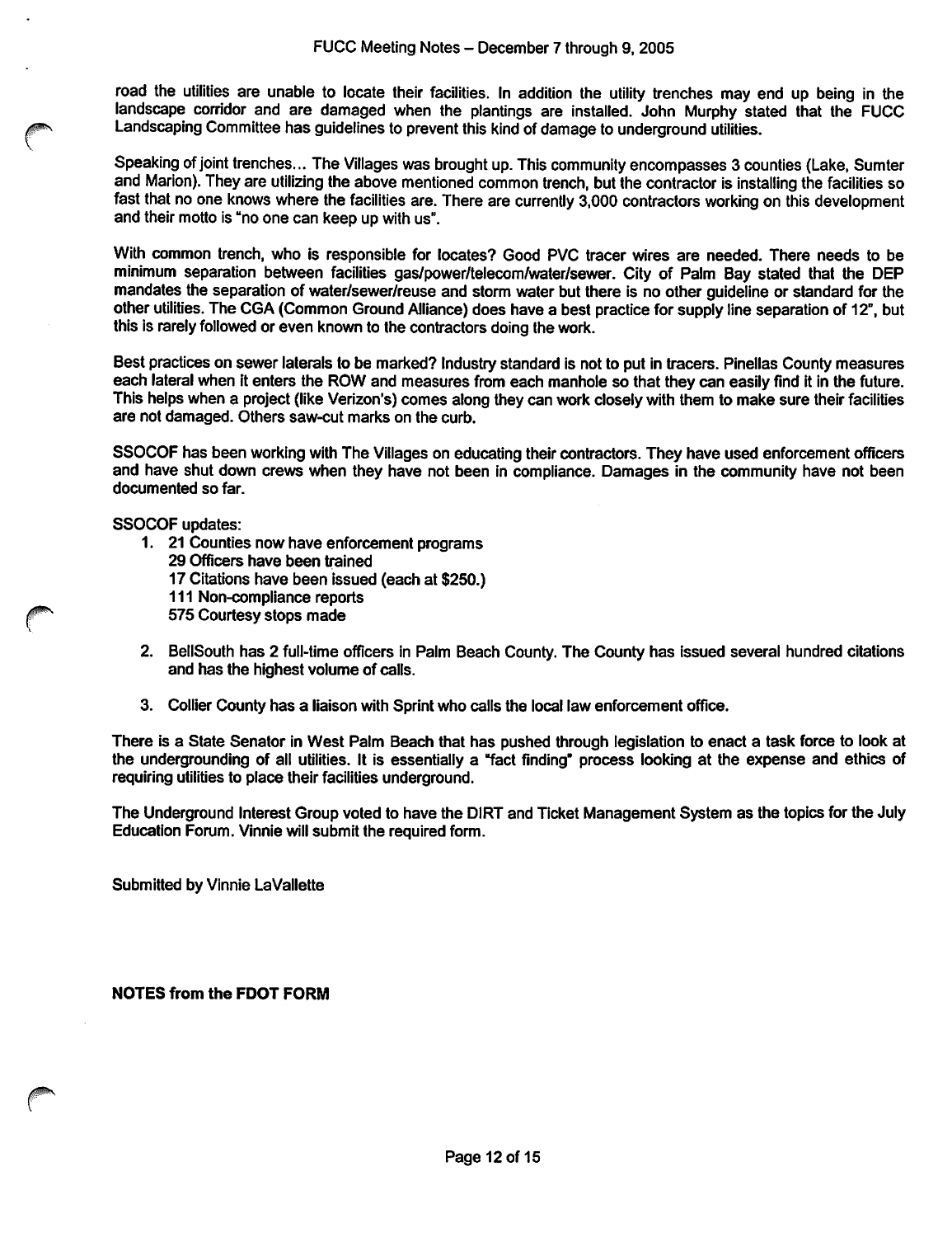UTILITY ACCOMMODATIONS MANUAL (UAM) Jim Lormann - Chair

Newly elected Chair for the UAM, Jim Lormann, is looking for a Co-Chair for this important committee.

SCENIC RESOURCES - Landscape guidelines or on the Webb site.

No Report G.A.I.

#### SUBCOMMITTEE REPORTS

STEERING COMMITTEE Vincent Montgomery- Chair

Bring the letter in the Membership packet up to date. Work on the brochure for new members and for the FUCC

E-BUSINESS / WEB PAGE

MEMBERSHIP Sally Prescott-Chair

5 Members attended on Wednesday Morning. Three Goals have been set:

- 1). Brochure- Bi-fold brochure will be available to advertise benefits of FUCC.
- 2). Flyer with logo- announcing upcoming FUCC meetings and workshops.
- 3). Verbalize the importance of members checking their email listings, to keep the list up to date.

CONFERENCE PLANNING Dennis Labelle -Chair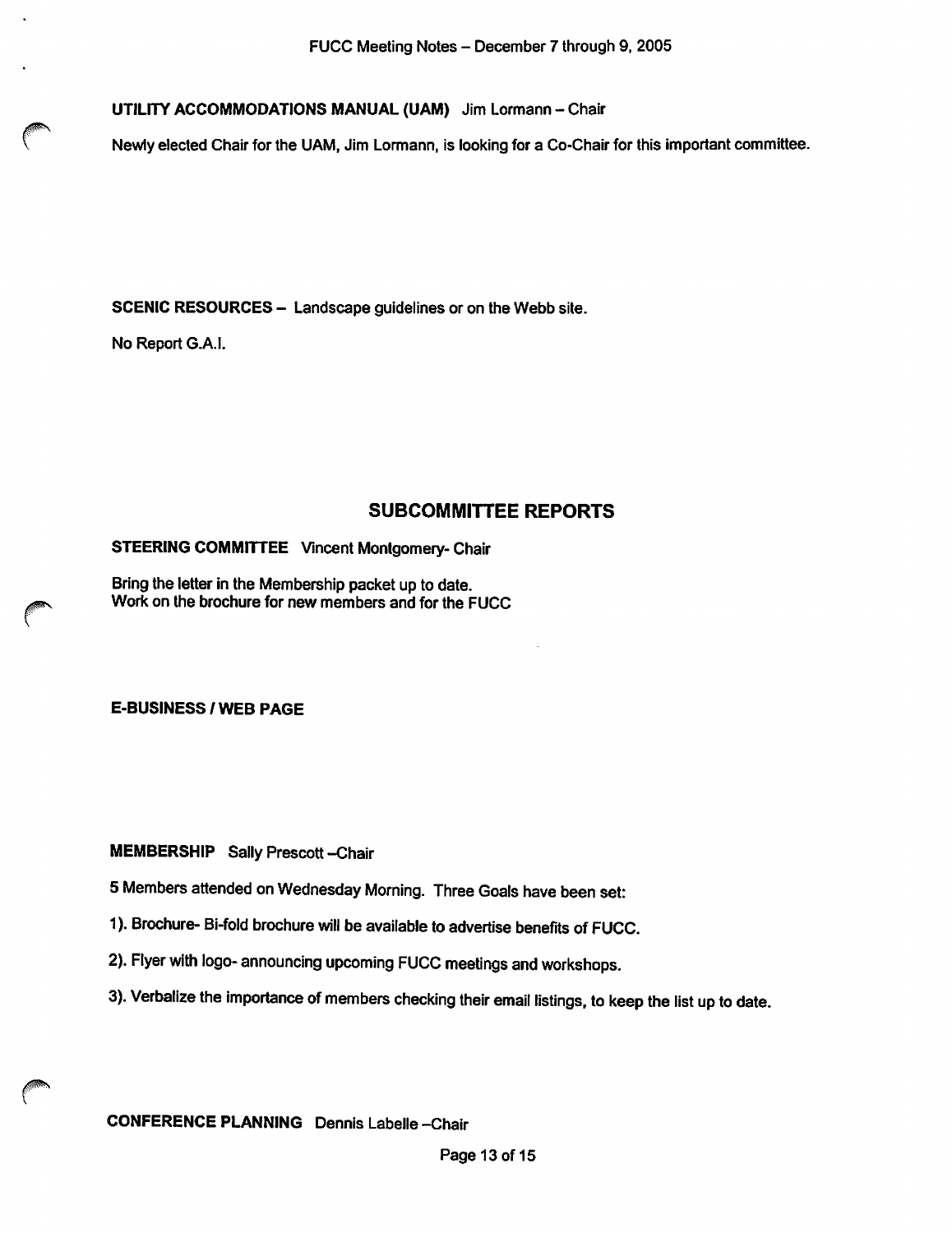The FUCC will be 75 years young next year. Register early for the next FUCC meeting be held in Key Largo and Marco Island. The Marco Island meeting will be in July due to schools starting. Register early. The Marco Island meeting is the dressed-up meeting, come as your favorite movie star. Pre-pay for your FUCC meetings by going on the WEBB site.

#### AWARD COMMITTEE

No Report at this time. Just as a reminder, ail past recipients of FUCC Awards are the members of the Award **Committee** 

INDUSTRY UPDATES-

BUSINESS MEETING - PROGRAM PRESENTATION John Murphy gave a presentation on poles in the Right-of-way. There were numerous poles that the membership did not think about until it was brought to their attention.

The presentation was very informative and on the lite side. John knows how to keep everyone's attention.

#### SUMMER MEETING NOTICE

The Summer meeting will be held at the Hilton on Marco Island, July 12 thru 14, 2006

We encourage everyone to register on-line

### ELECTION OF SECRETARY AND ROTATION OF OFFICERS

There being no further business, the meeting was closed at 11:00 am, to reconvene on July 12<sup>th</sup> 2006